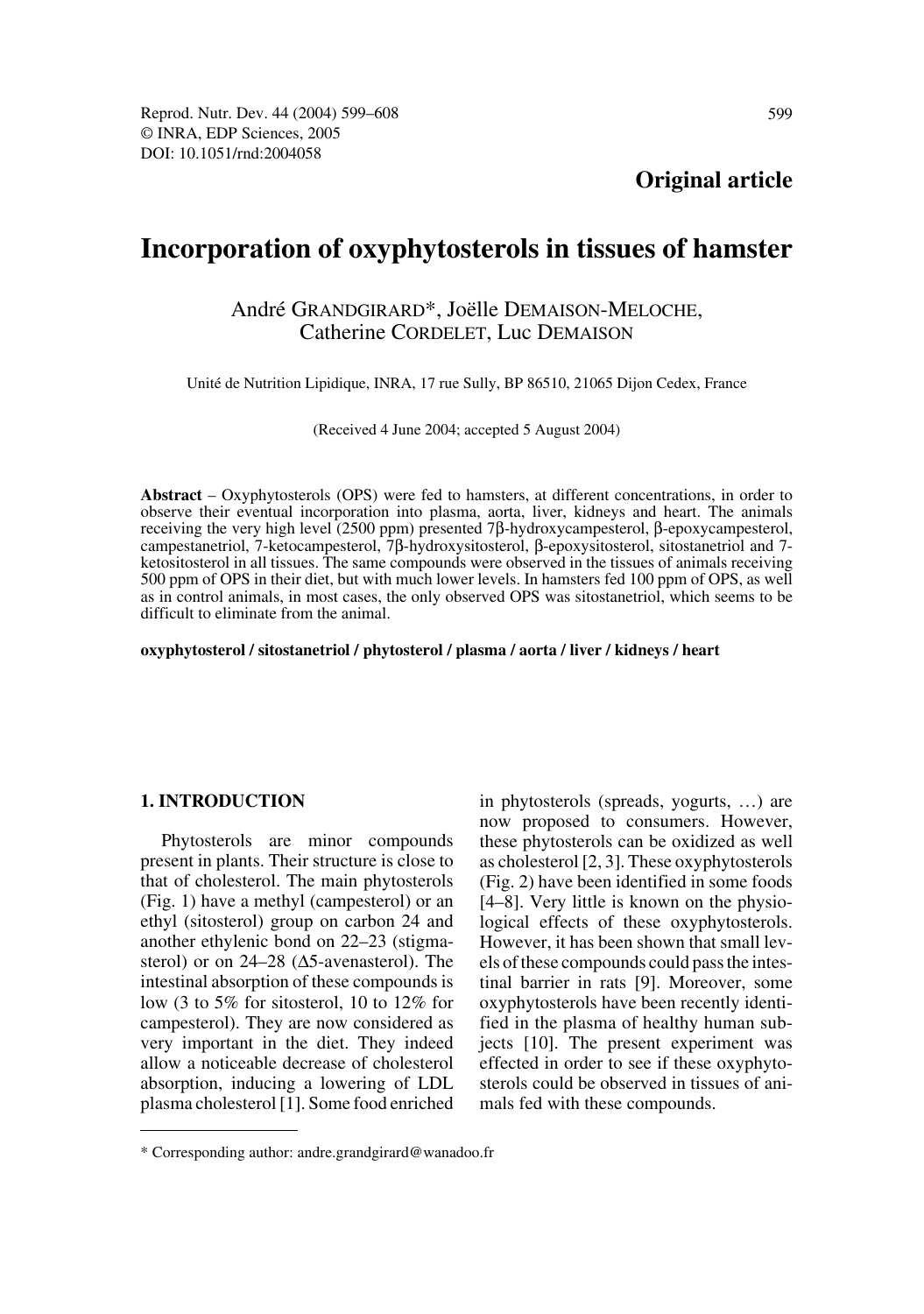

**Figure 1.** Structure of the main phytosterols and of cholesterol.



**Figure 2.** Structure of the main oxyphytosterols. (The compounds presented are the oxidized compounds of campesterol. However, analogue compounds are issued from the other phytosterols.)

# **2. MATERIALS AND METHODS**

## **2.1. Preparation of oxyphytosterols**

A blend of phytosterols (ICN, Irvine, Ca, USA), containing 34.3% campesterol, 4.6% stigmasterol, 56.7% sitosterol, 0.8% ∆5 avenasterol and some other minor phytosterols, was heated at 135 °C, during 24 h. The oxyphytosterols (OPS) formed were purified by silica column chromatography. The unoxidized phytosterols were first eluted using increasing levels of *tert*-butylmethyl ether (TBME) in hexane: (1/9; V/ V), (2/8; V/V), (1/2; V/V), (1/1; V/V) and (2/1; V/V). The oxyphytosterols were then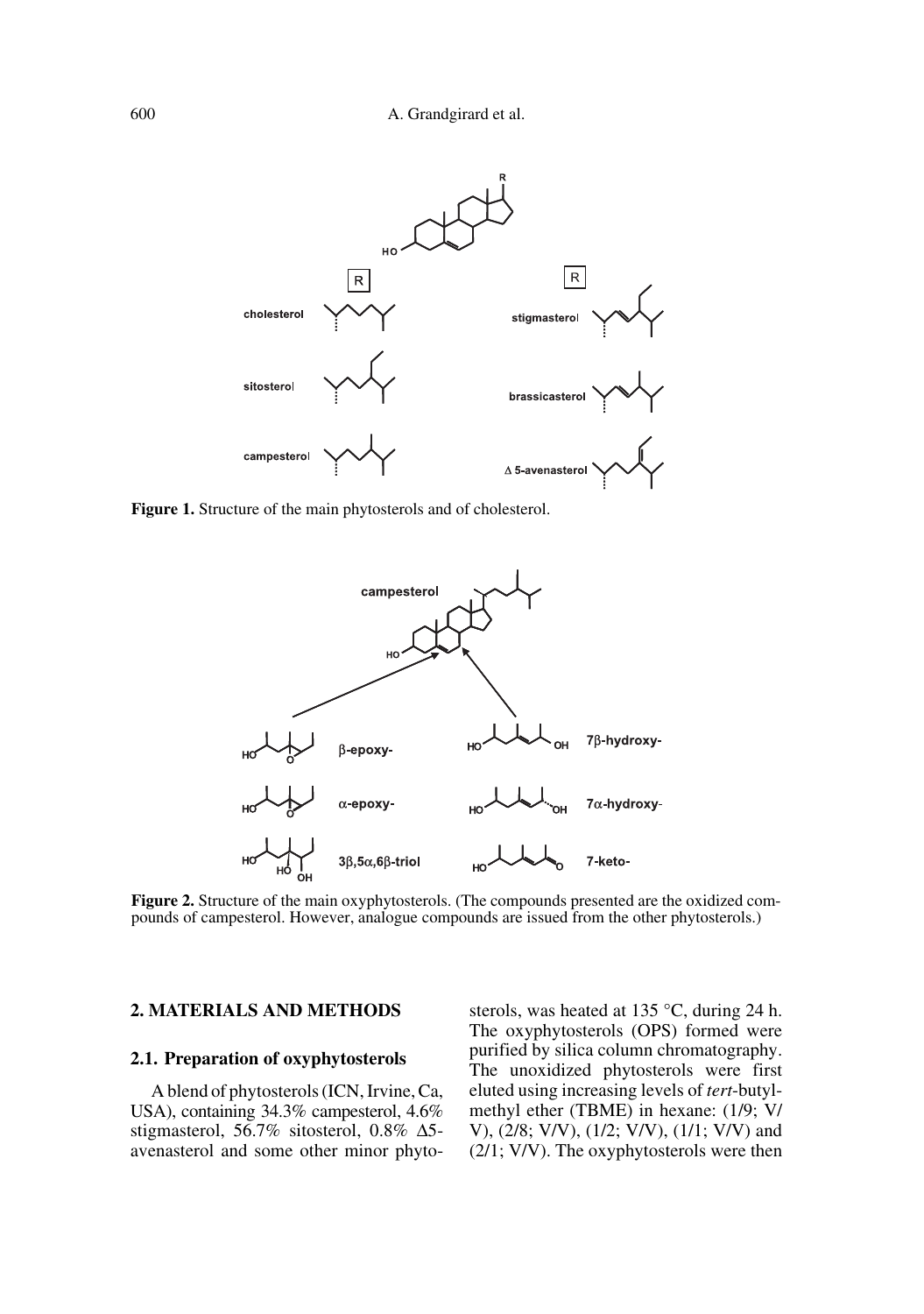| $7\alpha$ -hydroxycampesterol           | 0.9  |
|-----------------------------------------|------|
| $6\beta$ -hydroxycampesterol            | 0.9  |
| $7\beta$ -hydroxycampesterol            | 1.8  |
| $\beta$ -epoxycampesterol               | 2.4  |
| $\alpha$ -epoxycampesterol              | 2.8  |
| 6-ketocampesterol                       | 0.7  |
| 7-ketocampesterol                       | 2.4  |
| Total oxidized campesterol derivatives  | 11.9 |
| $7\alpha$ -hydroxystigmasterol          | 0.1  |
| 7-ketostigmasterol                      | 0.8  |
| Total oxidized stigmasterol derivatives | 0.9  |
| $7\alpha$ -hydroxysitosterol            | 9.0  |
| $6\beta$ -hydroxysitosterol             | 3.0  |
| 7 <sub>B</sub> -hydroxysitosterol       | 12.4 |
| β-epoxysitosterol                       | 11.8 |
| $\alpha$ -epoxysitosterol               | 13.6 |
| Sitostanetriol                          | 2.5  |
| 6-ketositostanol                        | 5.5  |
| 7-ketositosterol                        | 21.1 |
| Total oxidized sitosterol derivatives   | 78.9 |
| Not fully identified compounds          | 8.3  |

**Table I.** Composition of the oxyphytosterol fraction  $(\% )$ .

obtained using successively methanol and acetone. Their composition was analyzed as described later and is presented in Table I.

# **2.2. Animals and diets**

All studies were done within the guidelines set for the care and use of laboratory animals, in agreement with official French regulations. Thirty-two Golden Syrian five week old hamsters (Charles River, L'Arbresle, France) were used. During a pre-experimental period of a week, all animals received a purified diet [11] containing 5% in weight of soybean oil. Four groups of 8 animals weighing  $61.9 \pm 4.7$  g were then fed during 2 weeks with the experimental diets. The groups differed only by the amount of OPS in their diet. Group A (control group) received the same control diet without OPS. The groups B, C and D received respectively 100 ppm, 500 ppm or 2500 ppm of OPS in their diet. The OPS were incorporated in soybean oil. The animals were fed ad libitum. At the end of the experiment, the animals were anesthetized using isoflurane.

#### **2.3. Oxysterol analyses**

This method allows to determine all the oxysterols (oxycholesterols and oxyphytosterols). Blood was collected from the aorta using EDTA. The plasmas was obtained by centrifugation and all the samples of the same group were then pooled and lipids were extracted using the method of Moilanen and Nikkari [12], modified by adding 0.05% BHT as the antioxidant. The aortas were dissected out, rinsed with NaCl 0.9% and the samples of the same group were pooled. The heart, kidneys and liver were also individually collected. All the samples of aorta, heart, kidneys and liver were placed in a blend of chloroform/methanol (2/1, v/v) containing 0.05% of BHT for lipid extraction [13]. For the livers, an aliquot of each lipid extract was analyzed. The rest of the lipid extracts were pooled by dietary treatments to obtain a sufficient quantity to improve the identification of the oxysterols, as described below. The lipids were saponified in the dark during 16 h at room temperature under argon. After saponification, the unsaponifiable components were extracted using dichloromethane. The purification of the oxysterols from unsaponifiables using solid phase extraction (SPE) on silica cartridges (Supelco, L'Isle d'Abeau, France), as well as their transformation in trimethylsilyl ether (TMSE) derivatives were described before (10).  $5\alpha$ cholestane was added as the internal standard and the TMSE derivatives were analyzed by gas chromatography (GC) on a 30 m × 0.25 mm i.d. DB-5 column (J&W Scientific, Folsom, CA, USA). The column had a 0.25 µm film thickness. The column was placed in a 5890 Series 2 Hewlett- Packard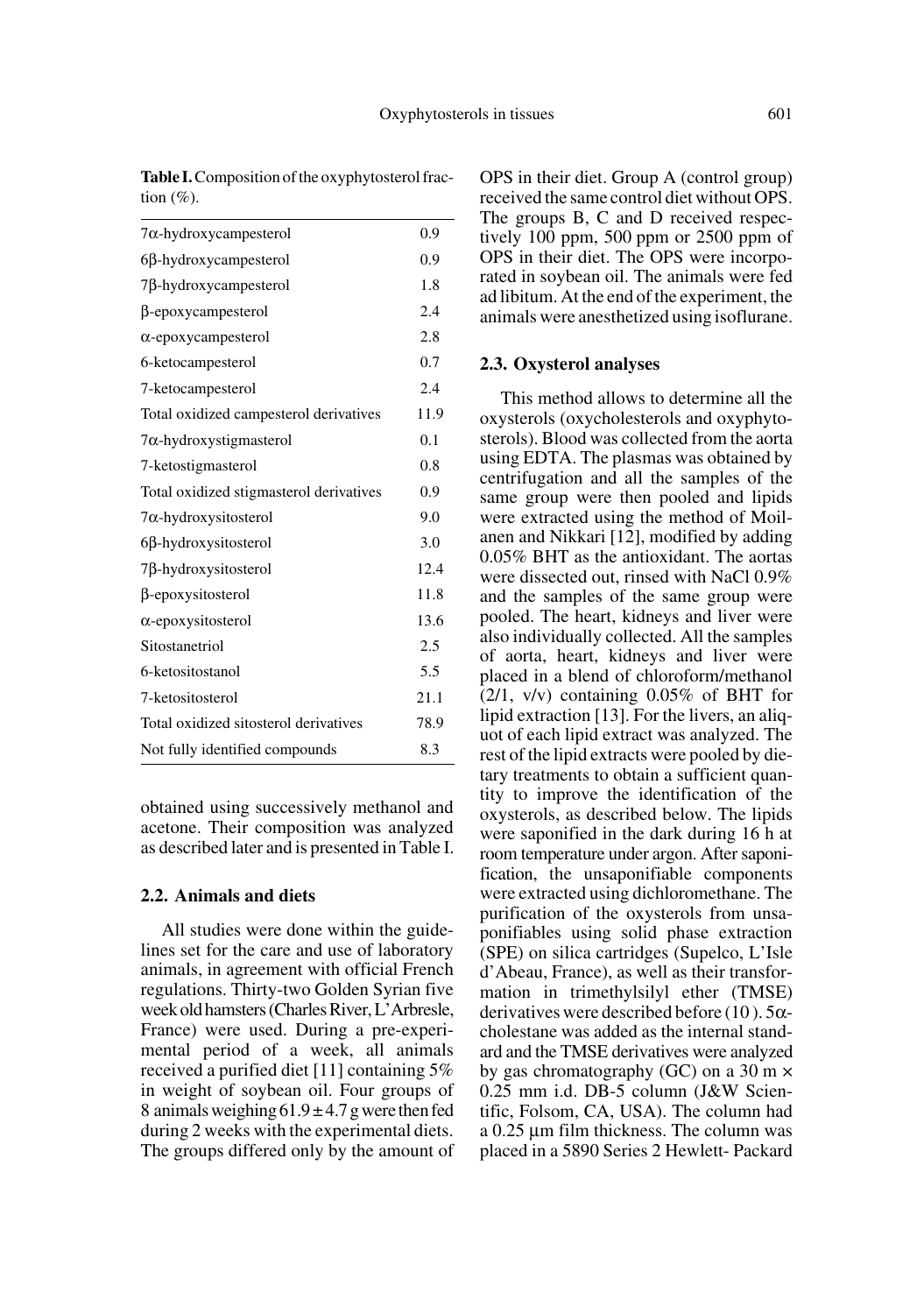(Palo Alto, CA, USA) gas chromatograph including a needle falling injector (temperature 290 °C) and a flame-ionization detector (temperature 300 °C). Helium was the carrier gas. After 1 min at 50 °C, the temperature of the oven was raised at 20 °C/min until 270 °C, and then reached 290 °C at 1 °C·min<sup>-1</sup>. The temperature was then maintained at 290 °C for 30 min. Quantitative data were obtained using a Chromjet SP 4490 integrator and a Winner software (Thermo Separation Products, Les Ulis, France).

#### **2.4. Identification of oxysterols**

The identification was effected on the pooled samples of liver lipids. After saponification and purification by SPE as already described, aliquots of the oxysterol fractions were diluted in hexane/TBME and separated by thin layer chromatography (TLC) on silica plates (Silica gel  $60$ ,  $20 \text{ cm} \times$ 20 cm, Merck, Darmstadt, Germany). The method, adapted from Pie et al. [14], used hexane/TBME/ethyl acetate (33:33:33 v/v/v) as the migration solvent. After evaporation under nitrogen, the main part of the plates were protected using a piece of glass, and the two edges of the plate were revealed using dichlorofluorescein in ethanol. The bands were then delimited, scraped, extracted using TBME, transformed in TMSE derivatives using BSTFA containing 1% TMCS and analyzed by GC as already described and by gas chromatography coupled with electronic impact mass spectrometry (GC-EIMS). This was effected using a Hewlett-Packard 5890 gas chromatograph coupled to a 5970 mass selective detector. A 30 m × 0.25 mm i.d. HP-5 column (Hewlett-Packard) was used. The injection was made in the splitless mode and the other chromatographic conditions were the same as for flame-ionization detection GC. The transfer line was operated at 290 °C. The mass spectrometer was operated at an ionization energy of 70 eV. The identifications were effected using the commercial standards of oxycholesterols (Sigma, L'Isle d'Abeau Chesnes, France and Steraloids, Wilton, NH, USA), the standards of oxyphytosterols prepared in a precedent experiment [9], as well as the data recently published by Dutta [15].

# **2.5. Statistical analysis**

The significance of the differences between groups was evaluated using the analysis of variance and the test of Newman-Keuls. A *P* value of less than 0.05 was considered as significant.

# **3. RESULTS**

At the end of the experiment, not any differences of weight gain and the weight of the studied organs could be observed between the different groups.

The main objective of this study was to search if some oxyphytosterols could be observed in lipid tissues. These compounds were indeed observed in the lipid tissues of the hamsters. But the levels were very different in the different groups. Some differences were also observed between the tissues. In order to illustrate the separation of the studied compounds by GC, a chromatogram of the oxysterols (as TMSE) of the liver of group D is represented in Figure 3. We can see the residual cholesterol (the main part was removed during SPE fractionation), some oxycholesterols (7-ketocholesterol is represented as well as 4β-hydroxycholesterol which is very important in the hamster) and oxyphytosterols issued from sitosterol and campesterol. The results are presented in the Tables II to VI, corresponding respectively to the samples of plasma, aorta, liver, kidneys and heart. All the results presented in the liver, kidneys and heart were significantly different between the groups. However, the statistical significance of differences between plasma and aorta samples was not studied because only a pooled sample for each group was available, due to the necessity to have sufficient material for the analysis.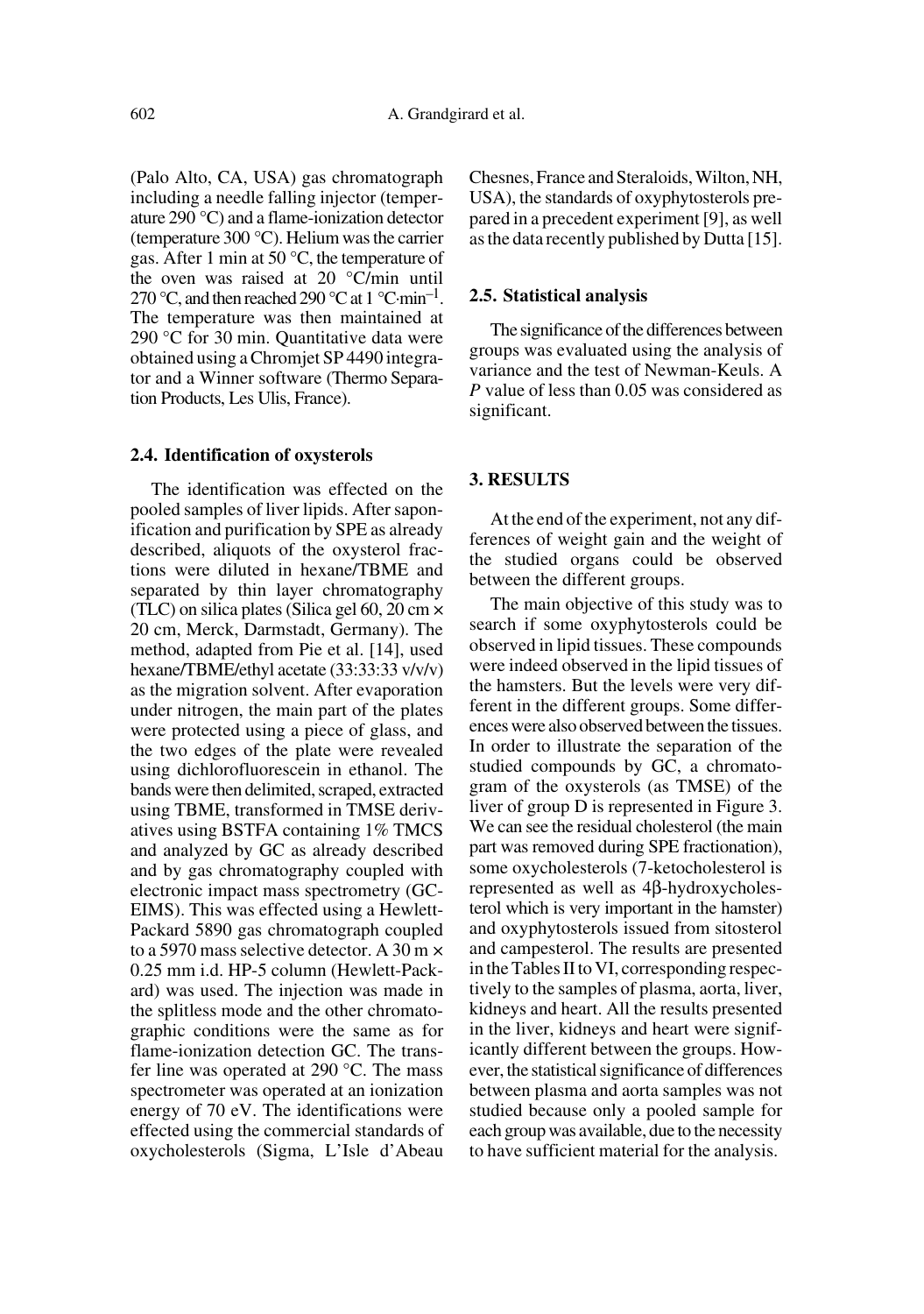

**Figure 3.** A part of the gas chromatogram of the oxysterol fraction (as TMSE) issued of a liver of a rat from group D. 1. Residual cholesterol. 2. 4β-hydroxycholesterol. 3. 7β-hydroxycampesterol. 4. β-epoxycampesterol. 5. 7β-hydroxysitosterol. 6. 7-ketocholesterol. 7. β-epoxysitosterol. 8. Campestanetriol. 9. 7-ketocampesterol. 10. Sitostanetriol. 11. 7-ketositosterol.

|                              | $\mathsf{A}$ | B <sup>1</sup> | C     | D     |
|------------------------------|--------------|----------------|-------|-------|
| $7\beta$ -hydroxycampesterol |              |                | 16.3  | 60.4  |
| $\beta$ -epoxycampesterol    |              |                | 8.2   | 25.0  |
| Campestanetriol <sup>2</sup> | 3.8          |                | 28.6  | 61.5  |
| 7-ketocampesterol            |              |                | 5.1   | 28.1  |
| Total oxycampesterols        | 3.8          |                | 58.2  | 175.0 |
| $7\alpha$ -hydroxysitosterol |              |                |       | 13.5  |
| $7\beta$ -hydroxysitosterol  |              |                | 38.8  | 162.5 |
| β-epoxysitosterol            | 15.1         |                | 67.3  | 203.1 |
| Sitostanetriol               | 10.3         |                | 82.7  | 175.0 |
| 7-ketositosterol             | 3.4          |                | 17.3  | 77.1  |
| Total oxysitosterols         | 28.8         |                | 206.1 | 631.3 |
| Total oxyphytosterols        | 32.6         |                | 264.3 | 806.3 |

**Table II.** Oxyphytosterols in plasma lipids (pooled samples, ng·mL<sup>-1</sup>).

<sup>1</sup> This sample was lost during the analysis.

2 The peak of campestanetriol also comprised a very small level of α-epoxysitoterol.

All the tissues of hamsters fed with 2500 ppm of OPS (group D) contained noticeable amounts of 7β-hydroxycampesterol, β-epoxycampesterol, campestanetriol, 7-ketocampesterol, 7β-hydroxysitosterol, β-epoxysitosterol, sitostanetriol and 7-ketositosterol. However, the 7β-hydroxycampesterol and the β-epoxycampesterol were not quantified in the kidneys and heart, due to coelution with unknown compounds. 7α-hydroxysitosterol was detected only in the plasma of group D. A trace amount of α-epoxysitosterol was also detected in the peak of campestanetriol using mass spectrometry.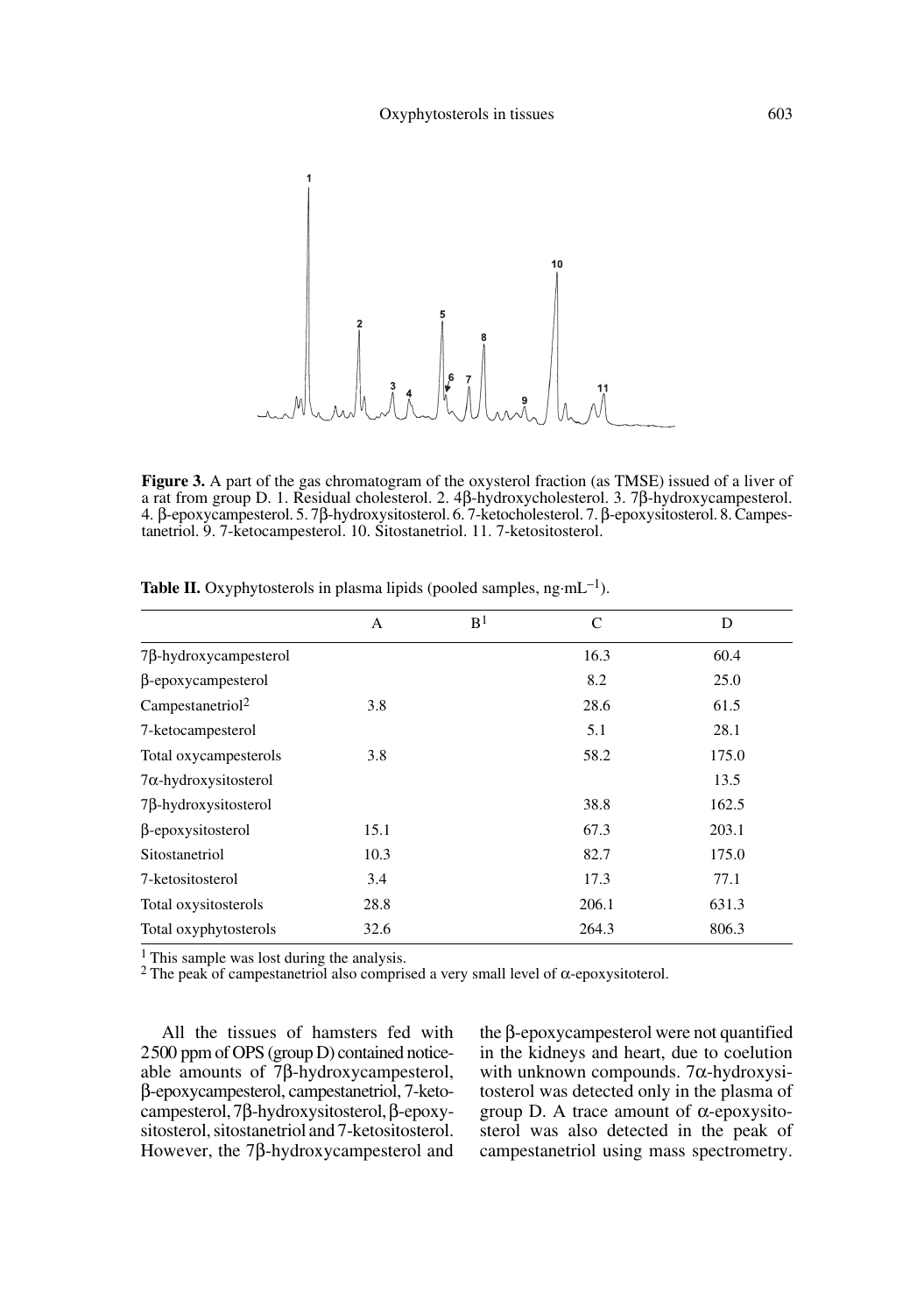|                              | $\mathbf{A}$ | B    | C      | D    |
|------------------------------|--------------|------|--------|------|
| $7\beta$ -hydroxycampesterol |              |      |        | 6.4  |
| $\beta$ -epoxycampesterol    |              |      |        | 3.2  |
| Campestanetriol <sup>1</sup> |              | 0.9  | $nq^2$ | 8.6  |
| 7-ketocampesterol            |              |      |        | 1.6  |
| Total oxycampesterols        |              | 0.9  |        | 19.8 |
| $7\beta$ -hydroxysitosterol  |              |      | 2.3    | 13.9 |
| β-epoxysitosterol            | 1.8          | 3.6  | 4.8    | 6.1  |
| Sitostanetriol               | 1.4          | 5.9  | 4.1    | 30.5 |
| 7-ketositosterol             |              |      | 1.9    | 5.4  |
| Total oxysitosterols         | 3.2          | 9.5  | 13.1   | 55.9 |
| Total oxyphytosterols        | 3.2          | 10.4 | 13.1   | 75.7 |

**Table III.** Oxyphytosterols in aorta lipids (pooled samples, ng·mg<sup>-1</sup> of lipids).

<sup>1</sup> The peak of campestanetriol also comprised a very small level of  $\alpha$ -epoxysitosterol.<br><sup>2</sup> Not quantified. (This compound was identified using mass spectrometry, but its levels were not quantified, due to coelution with an unknown compound.)

|                                   | A                 | B                 | C                     | D                         |
|-----------------------------------|-------------------|-------------------|-----------------------|---------------------------|
| $7\beta$ -hydroxycampesterol      |                   |                   | $0.6^a \pm 0.1$       | $5.6^{\rm b} \pm 1.3$     |
| $\beta$ -epoxycampesterol         |                   |                   | $0.3^a \pm 0.1$       | $4.6^{\rm b} \pm 1.7$     |
| Campestanetriol <sup>1</sup>      |                   |                   | $1.1^a \pm 0.1$       | $12.9^{\rm b} \pm 2.3$    |
| $7$ -ketocampesterol <sup>2</sup> |                   |                   | $0.3^a \pm 0.2$       | $4.0^b + 0.6$             |
| Total oxycampesterols             |                   |                   | $2.3^a \pm 0.3$       | $27.1^b \pm 4.3$          |
| $7\beta$ -hydroxysitosterol       |                   |                   | $1.9^a \pm 0.3$       | $17.5^{\rm b} + 1.9$      |
| β-epoxysitosterol                 |                   |                   | $0.6^a \pm 0.2$       | $5.8^b \pm 0.6$           |
| Sitostanetriol                    | $0.24^a \pm 0.04$ | $0.74^b \pm 0.05$ | $2.8^{\circ} \pm 0.1$ | $31.1^d + 3.0$            |
| 7-ketositosterol                  |                   |                   | $0.6^a \pm 0.1$       | $8.9^{\rm b} \pm 2.4$     |
| Total oxysitosterols              | $0.24^a \pm 0.04$ | $0.74^b \pm 0.05$ | $5.9^{\circ} \pm 0.2$ | $63.4^{d} \pm 2.9$        |
| Total oxyphytosterols             | $0.24^a \pm 0.04$ | $0.74^b \pm 0.05$ | $8.3^{\circ} \pm 0.4$ | $90.5^{\text{d}} \pm 7.3$ |

**Table IV.** Oxyphytosterols in liver lipids ( $n = 8$ , ng·mg<sup>-1</sup> of lipids).

Different superscript letters indicate that the means are statistically different between groups.<br><sup>1</sup> The peak of campestanetriol also comprised a very small level of  $\alpha$ -epoxysitosterol.<br><sup>2</sup> The peak of 7-ketocampestero

However, it was not possible to quantify this compound using our chromatographic conditions. The oxidized derivatives of stigmasterol were present in the diet, but were not identified in the plasma and tissues.

Most of these compounds were also detected by MS in the tissues of hamsters fed with 500 ppm of OPS (group C), but their levels were clearly smaller than those of group D. In group C, with the exception of campestanetriol, the oxycampesterols were present in the kidneys and heart only as traces coeluting with other unknown compounds. In the aorta, the oxycampesterols were not detected, except for a trace of campestanetriol.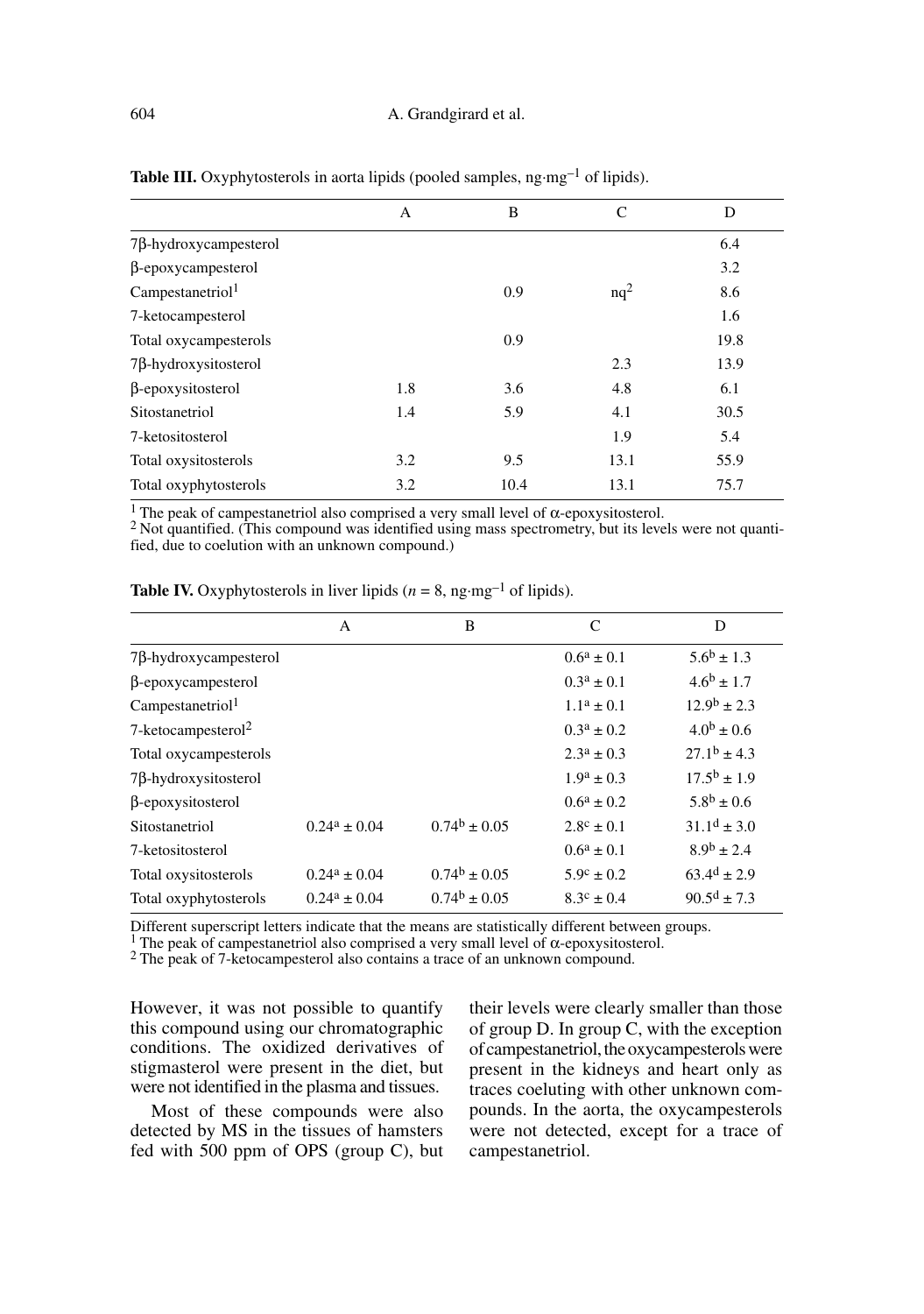|                                | A                     | B                      | C                          | D                       |
|--------------------------------|-----------------------|------------------------|----------------------------|-------------------------|
| $7\beta$ -hydroxycampesterol   |                       |                        | tr <sup>1</sup>            | $nq^2$                  |
| $\beta$ -epoxycampesterol      |                       |                        | tr <sup>1</sup>            | $nq^2$                  |
| Campestanetriol <sup>3</sup>   |                       |                        | $12.9^a \pm 5.6$           | $37.4^{\rm b} \pm 15.8$ |
| 7-ketocampesterol <sup>4</sup> |                       |                        | $\mathrm{tr}$ <sup>1</sup> | $23.1^b \pm 16.0$       |
| Total oxycampesterols          |                       |                        | $12.9^a \pm 5.6$           | $60.5^{\rm b} \pm 26.8$ |
| $7\alpha$ -hydroxysitosterol   |                       |                        |                            |                         |
| $7\beta$ -hydroxysitosterol    |                       |                        | $6.2^a \pm 1.9$            | $38.5^{\rm b} \pm 19.1$ |
| $\beta$ -epoxysitosterol       |                       |                        | $15.8^a \pm 1.9$           | $26.1b \pm 13.8$        |
| Sitostanetriol                 | $9.8^a \pm 5.4$       | $19.5^{\rm b} \pm 5.6$ | $45.4^{\circ} \pm 8.8$     | $104.0^d \pm 39.2$      |
| 7-ketositosterol               |                       |                        | $8.0^a \pm 2.0$            | $46.3^b \pm 23.9$       |
| Total oxysitosterols           | $9.8^a \pm 5.4$       | $19.5^{\rm b} \pm 5.6$ | $75.3^{\circ} \pm 9.5$     | $214.9^{d} \pm 84.6$    |
| Total oxyphytosterols          | $9.8^{\rm a} \pm 5.4$ | $19.5^{\rm b} \pm 5.6$ | $88.2^{\circ} \pm 14.2$    | $275.4^d \pm 110.5$     |

**Table V.** Oxyphytosterols in kidneys lipids ( $n = 8$ , ng·mg<sup>-1</sup> of lipids).

Different superscript letters indicate that the means are statistically different between groups.  $1$  Trace. (This compound was identified as a trace compound using mass spectrometry, but its level was not calculated, due to the coelution with an unknown compound.) 2 Not quantified. (This compound was identified using mass spectrometry, but its level was not quantified,

due to the coelution with an unknown compound.)<br><sup>3</sup> The peak of campestanetriol also comprised a very small level of α-epoxysitosterol.<br><sup>4</sup> The peak of 7-ketocampesterol also contains a trace of an unknown compound.

|                                | A | B               | C                  | D                         |
|--------------------------------|---|-----------------|--------------------|---------------------------|
| $7\beta$ -hydroxycampesterol   |   |                 | tr <sup>1</sup>    | tr <sup>1</sup>           |
| $\beta$ -epoxycampesterol      |   |                 | tr <sup>1</sup>    | tr <sup>1</sup>           |
| Campestanetriol <sup>2</sup>   |   |                 | $8.5^a \pm 2.4$    | $50.0^{\rm b} \pm 30.7$   |
| 7-ketocampesterol <sup>3</sup> |   |                 | tr <sup>1</sup>    | $14.8 \pm 12.6$           |
| Total oxycampesterols          |   |                 | $8.5^a \pm 2.4$    | $64.8^{\rm b} \pm 42.5$   |
| $7\beta$ -hydroxysitosterol    |   |                 | $12.8^a \pm 3.5$   | $70.9^{\rm b} \pm 29.6$   |
| $\beta$ -epoxysitosterol       |   |                 | $2.0^a \pm 0.2$    | $28.1^b \pm 13.2$         |
| Sitostanetriol                 |   | $3.3^a \pm 0.4$ | $24.8^{b} \pm 1.2$ | $135.7^{\circ} \pm 92.3$  |
| 7-ketositosterol               |   |                 | $4.4^a \pm 0.5$    | $25.8^{\rm b} \pm 15.3$   |
| Total oxysitosterols           |   | $3.3^a \pm 0.4$ | $44.0^b \pm 4.5$   | $261.8^{\circ} \pm 140.6$ |
| Total oxyphytosterols          |   | $3.3^a \pm 0.4$ | $52.5^b \pm 6.3$   | $326.6^{\circ} \pm 178.6$ |

**Table VI.** Oxyphytosterols in heart lipids ( $n = 8$ , ng·mg<sup>-1</sup> of lipids).

Different superscript letters indicate that the means are statistically different between groups.<br><sup>1</sup> Trace. (This compound was identified as a trace compound using mass spectrometry, but its level was not calculated, due to the coelution with an unknown compound.)<br>
<sup>2</sup> The peak of campestanetriol also comprised a very small level of α-epoxysitosterol.

<sup>3</sup> The peak of 7-ketocampesterol also contains a trace of an unknown compound.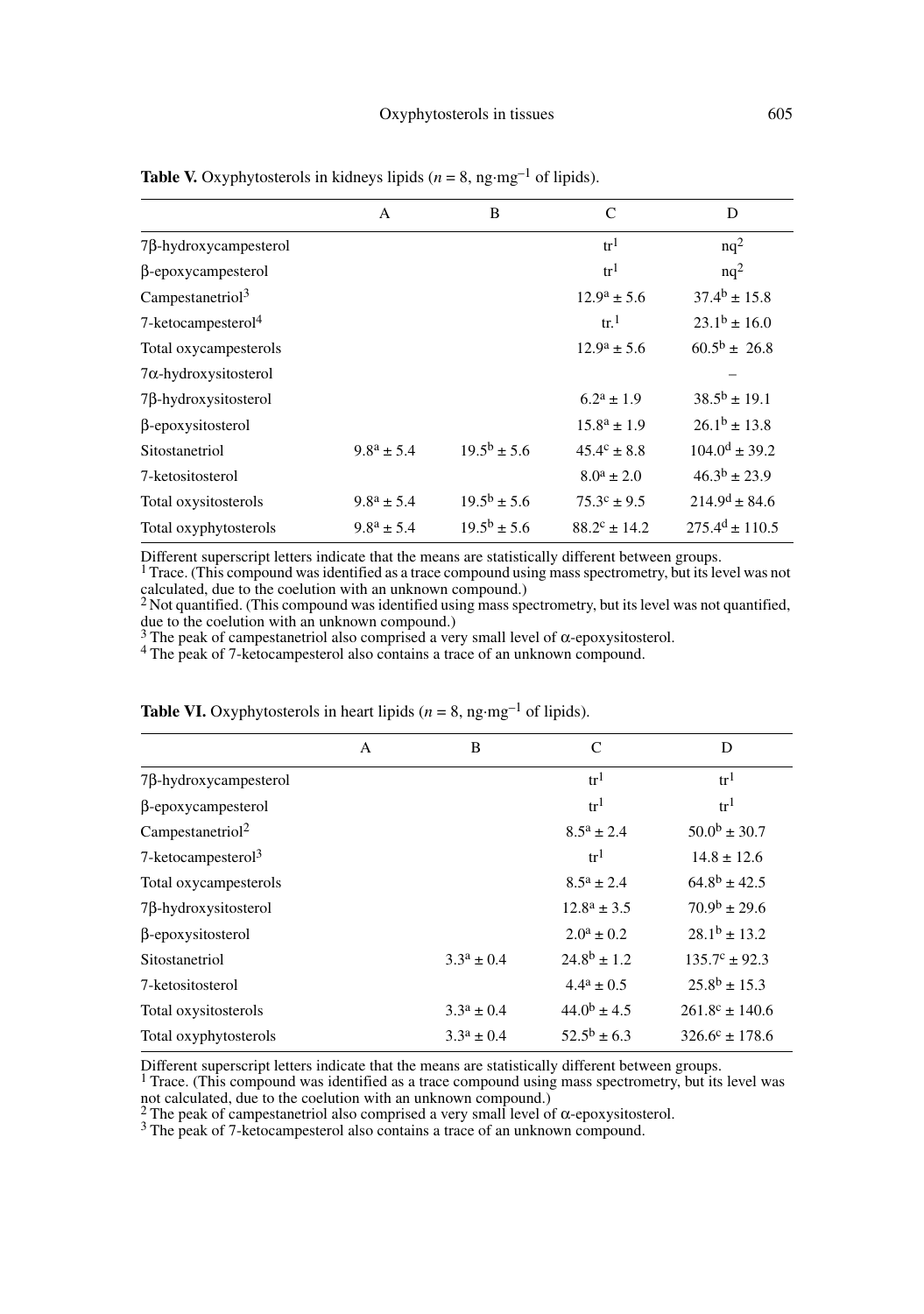In the liver, heart and kidneys coming from control animals (group A) and the animals receiving 100 ppm of OPS (group B), only sitostanetriol was observed. Moreover, in the hearts of group A, sitostanetriol was not identified with certitude. The pool of plasma from the control group showed the presence of campestanetriol, β-epoxysitosterol, sitostanetriol and 7-ketositosterol. However, the pool of plasma of group B was unfortunately lost during the analysis. The same compounds but 7-ketositosterol were observed in the aorta of group B. In the aorta of control animals, sitostanetriol and β-epoxysitosterol were also observed in little amounts.

## **4. DISCUSSION**

The animals of group D were fed 2 500 ppm of OPS, which is a very high level largely superior to the amounts eventually present in the diets. However, this group was very interesting: it indicates what can happen with these compounds. In this case, the oxycampesterols represented 20 to 30% of the identified OPS in the tissues: this is a greater proportion than in the diet (12.7%) and is probably due to a better absorption. The 7 $\alpha$ -hydroxyderivatives were not observed in the tissue lipids, with the exception of plasma. It is possible that  $7\alpha$ hydroxyphytosterols could form biliary acids similar to those issued from 7α-hydroxycholesterol. The  $\alpha$ -epoxyphytosterols were present only as trace components. This suggested that these compounds could be better metabolized than the β-epoxyphytosterols. Aringer and Eneroth observed in vivo that the α-epoxyphytosterols could be preferentially transformed into triols [16]. The 7 ketophytosterols, which are main compounds of OPS of the diet, present smaller levels in the tissues. Lyons et al. [17] observed that 7-ketocholesterol was readily metabolized. It is possible that the 7-ketophytosterols could be metabolized in the same manner. Moreover, the intestinal absorption of 7 ketophytosterols was lower in the rat than

those of epoxides [9]. So, the main OPS in tissues are the triols and the 7β-hydroxyphytosterols. There are no data on the physiological effects and the metabolism of these compounds. However, the analogue compounds issued from cholesterol were studied: 7β-hydroxycholesterol is considered as a good marker of the risk of cardiovascular disease [18] and cholestanetriol was described as cytotoxic [19] and as involved in atherosclerosis [20, 21]. For some oxycholesterols, many studies have demonstrated several in vitro biological effects related to the atherosclerotic process and that the systemic administration of some of these compounds to animals induce the formation of atherosclerotic lesions, which indicates that these compounds may play an important role in the initiation and progression of atherosclerosis [22–24]. It would be interesting to know if these phytosterol-derived compounds could present the same effects. In group D, the liver presented less OPS in its lipids, than the kidneys or the heart. This probably reflects a higher metabolic rate in this organ.

The same compounds were observed in group C, fed with 500 ppm of OPS, but with very lower levels and it has not been possible to quantify some compounds. However, group B (fed with 100 ppm of OPS) looked more like the control group (A) than the other groups receiving OPS in their diet (C and D). With the exception of the plasma and aorta, the only observed oxyphytosterol in groups A and B was sitostanetriol. But, there was a significant difference in the amount of this compound between groups A and B. It is surprising to observe some oxyphytosterols in the tissues of control animals which were not fed with OPS. However, the same compounds were also observed recently in human plasma [10]. It seems that these compounds are not artifacts. Moreover, a very recent experiment showed that these oxyphytosterols are not produced in vivo and that a long time is necessary to eliminate these compounds from plasma: after 4 weeks of a diet without sterols and OPS, sitostanetriol decreased, but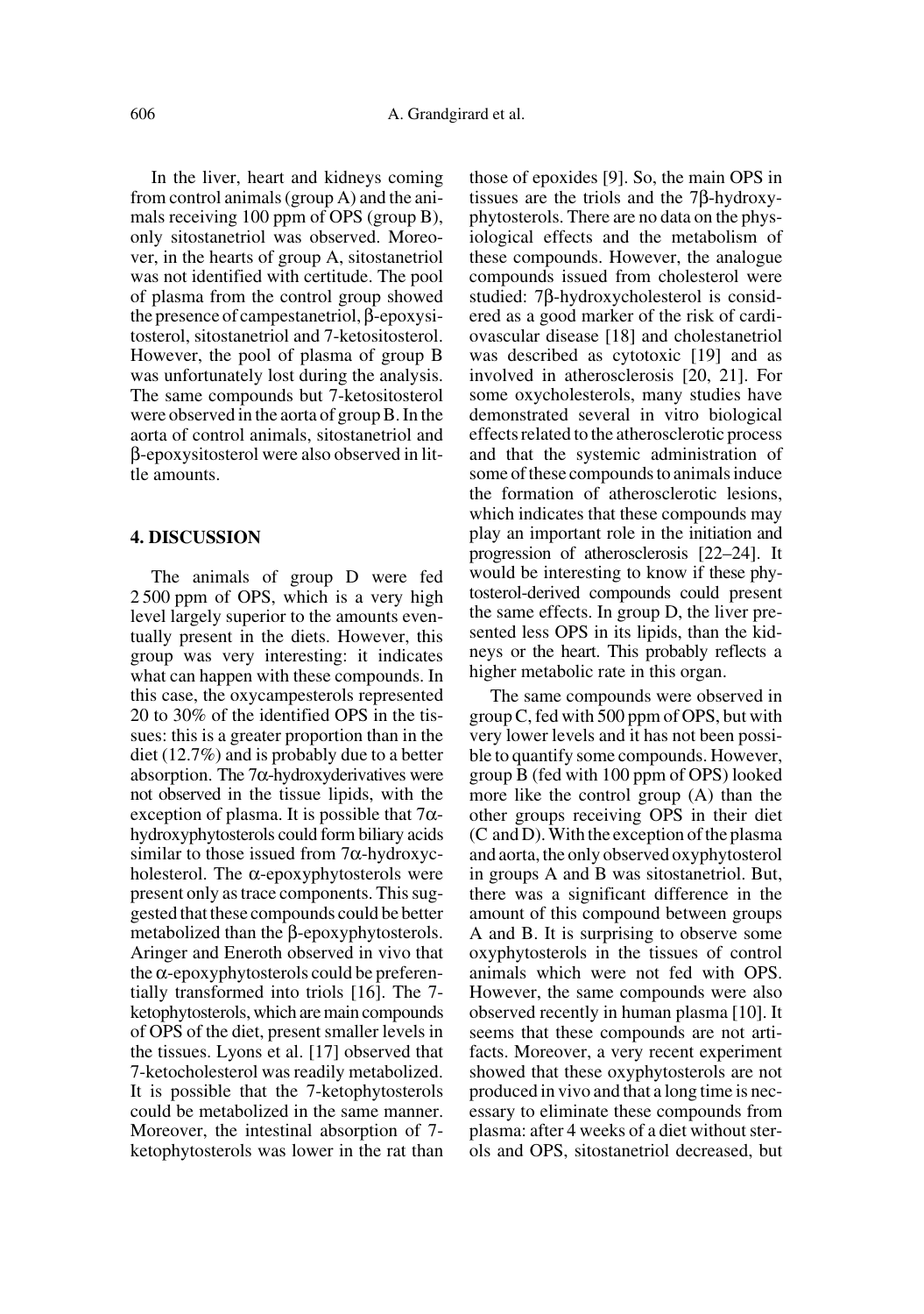was still observed in rat plasma [25]. It is then possible that these OPS are issued from the diet of the hamsters, before the experiment. The fact that the amount of sitostanetriol is higher in group B than in group A strengthens the hypothesis of the dietary origin for sitostanetriol. This may be the compound which is metabolized with the lowest rate among the OPS. However, we cannot exclude that some oxyphytosterols were present in the control diet, even if no epoxyphytosterols and triols were observed in the soybean oil used for the experiment.

In conclusion, this study shows that the dietary oxyphytosterols can enter into all the tested lipid tissues. When the levels of OPS are rather small in the diet, main OPS were not observed in the tissues, showing that these compounds can probably be eliminated by the animals. But we also observed that sitostanetriol is always observed, even in the control group. It is probable that the metabolism of this compound is slow.

## **REFERENCES**

- [1] Piironen V, Lindsay DG, Miettinen TA, Toivo J, Lampi AM. Plant sterols: biosynthesis, biological function and their importance to human nutrition*.* J Sci Food Agric 2000, 80: 939–966.
- [2] Daly GG, Finocchiaro ET, Richardson T. Characterization of some oxidation products of beta-sitosterol*.* J Agric Food Chem 1983, 31: 46–50.
- [3] Bosinger S, Luf W, Brandl E. "Oxysterols": their occurrence and biological effects*.* Int Dairy J 1993, 3: 1–33.
- [4] Lee K, Herian AM, Higley NA. Sterol oxidation products in French fries and in stored potato chips*.* J Food Prot 1985, 48: 158–161.
- [5] Turchetto E, Lercker G, Bortolomeazzi R. Oxisterol Determination in Selected Coffees*.* Toxicol Ind Health 1993, 9: 519–527.
- [6] Dutta PC. Studies on phytosterol oxides. 2. Content in some vegetable oils and in French fries prepared in these oils*.* J Am Oil Chem Soc 1997, 74: 659–666.
- [7] Zunin P, Calcagno C, Evangelisti F. Sterol oxidation in infant milk formulas and milk cereals*.* J Dairy Res 1998, 65: 591–598.
- [8] Grandgirard A, Martine L, Joffre C, Juaneda P, Berdeaux O. Gas chromatographic and mass spectrometric identification of mixtures of oxyphytosterol and oxycholesterol derivatives. Application to a phytosterol-enriched food*.* J Chromatogr A 2004, 1040: 239–250.
- [9] Grandgirard A, Sergiel JP, Nour M, Demaison-Meloche J, Ginies C. Lymphatic absorption of phytosterol oxides in rats*.* Lipids 1999, 34: 563–570.
- [10] Grandgirard A, Martine L, Demaison L, Cordelet C, Joffre C, Berdeaux O, Semon E. Oxyphytosterols are present in plasma of healthy human subjects*.* Br J Nutr 2004, 91: 101–106.
- [11] Chardigny JM, Bonhomme B, Sebedio JL, Juaneda P, Vatele JM, Doly M, Grandgirard A. Effects of dietary trans n-3 polyunsaturated fatty acids on the rat electroretinogram*.* Nutr Res 1998, 18: 1711–1721.
- [12] Moilanen T, Nikkari T. The effect of storage on the fatty acid composition of human serum*.* Clin Chim Acta 1981, 114: 111–116.
- [13] Folch J, Lees M, Sloane-Stanley GH. A simple method for the isolation and purification of total lipids from animal tissues*.* J Biol Chem 1957, 226: 497–509.
- [14] Pie JE, Spahis K, Seillan C. Cholesterol Oxidation in Meat Products During Cooking and Frozen Storage*.* J Agric Food Chem 1991, 39: 250–254.
- [15] Dutta PC. Determination of phytosterol oxidation products in foods and biological samples. In: Guardiola F, Dutta PC, Codony R, Savage GP (Eds), Cholesterol and phytosterol oxidation products. Analysis, occurrence, and biological effects, AOCS Press, Champaign (Illinois), 2002, p 335–374.
- [16] Aringer L, Eneroth P. Formation and metabolism in vitro of 5,6-epoxides of cholesterol and beta-sitosterol*.* J Lip Res 1974, 15: 389– 398.
- [17] Lyons MA, Samman S, Gatto L, Brown AJ. Rapid hepatic metabolism of 7-ketocholesterol in vivo: implications for dietary oxysterols*.* J Lip Res 1999, 40: 1846–1857.
- [18] Zieden B, Kaminskas A, Kristenson M, Kucinskiene Z, Vessby B, Olsson AG, Diczfalusy U. Increased plasma 7 beta-hydroxycholesterol concentrations in a population with a high risk for cardiovascular disease*.*